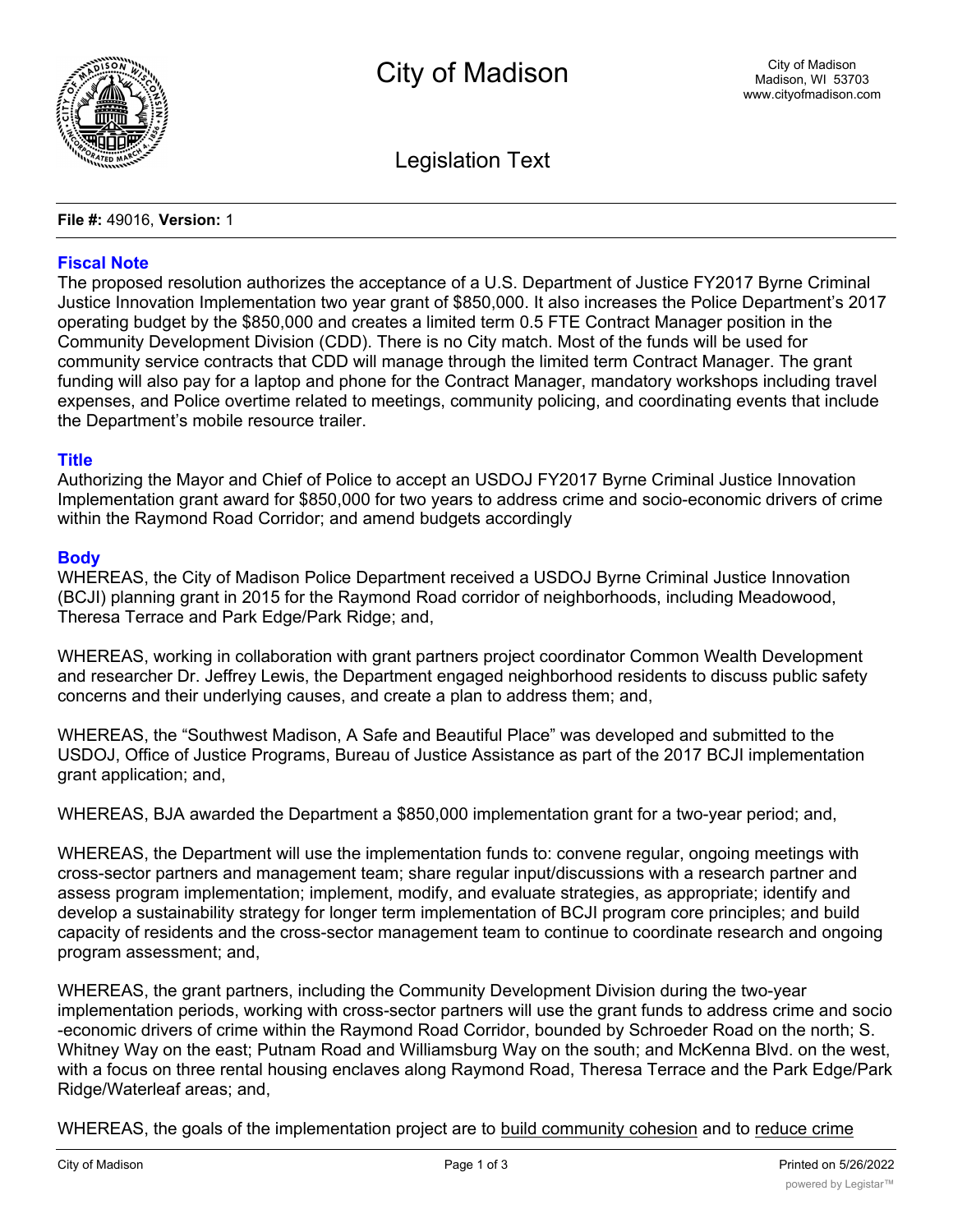## **File #:** 49016, **Version:** 1

within the target area through these objectives:

- 1) Improve the ability of residents to work together to reduce crime, promote public safety, and advocate for improved youth and adult programs within the hotspot areas;
- 2) Support youth in developing positive, supportive relationships with adults (parents, teachers, and mentors) and improve their ability to peaceably resolve conflict;
- 3) Increase guardianship in the area;
- 4) Provide parenting support and education, particularly for single, female-heads of households;
- 5) Enhance community/police trust and communication, emphasizing community outreach, and breaking down barriers between officers and residents, especially youth;
- 6) Enhance neighborhood-based recreation, education, and enrichment programs for youth;
- 7) Improve communication and reduce conflict between area renters and landlords; and,

WHEREAS, the grant partners will use the following strategies to reduce conflict and increase self-efficacy:

- 1) Safe Passages, through which we will recruit committed adults and provide them training in observation, effective presence, communication, and de-escalation skills needed to provide guardianship for the high volume of teenagers and young adults who walk and congregate in our hotspot areas;
- 2) Mentoring, to address the need for respectful relationships and positive role modeling between middle and high school youth and adult males;
- 3) Support for parents, to improve parenting skills and offer support to struggling parents in the neighborhood, as well as improve conflict management skills in the neighborhood;
- 4) Community policing, a well-established approach within the Madison Police Department, which we will build upon to enhance trust and communication;
- 5) Landlord/tenant forum to address/prevent evictions and high mobility which is one of the causes of low social cohesion;
- 6) Increasing youth development programs and creating a youth advisory committee to assist us in identifying and advocating for needed programs;
- 7) Lead a community-driven process to determine exact unmet needs and desired programming to help address them; and,

WHEREAS, the City of Madison and community partners will provide these critical resources to the BCJI effort:

- 1) The administrative staff time to the project by MPD (as the fiscal agent) and Common Wealth Development (as the project coordinator);
- 2) CDD will hire and supervise an implementation programming contract coordinator to manage the technical aspects of the RFP process to bring; desired programming to our project area, execute contracts with selected agencies/vendors, manage said contracts, and maintain an ongoing community programming oversight committee to help supervise and evaluate contracted programming;
- 3) Engagement in the planning process itself by the members of the cross sector partnership;
- 4) Outreach provided through the community-based work of the partners to engage residents in the planning process;
- 5) Facility use made available by three neighborhood centers, the branch library, area churches;
- 6) Information contributed by MPD crime analysts; gathered from previous plans; and garnered from ongoing assessments.
- 7) Cross-discipline expertise of the City of Madison's Neighborhood Resource Teams; NRT's are teams of City staff whose departments provide critical service within high need areas, including the three hotspot areas targeted by this proposal;
- 8) The BCJI planning process will build upon considerable and comprehensive social service, law enforcement, and grassroots efforts to transform the Raymond Road Corridor into a stable, peaceful neighborhood for the benefit of all those who live there.

NOW THEREFORE BE IT RESOLVED that the Mayor and Chief of Police are authorized to accept an FY2017